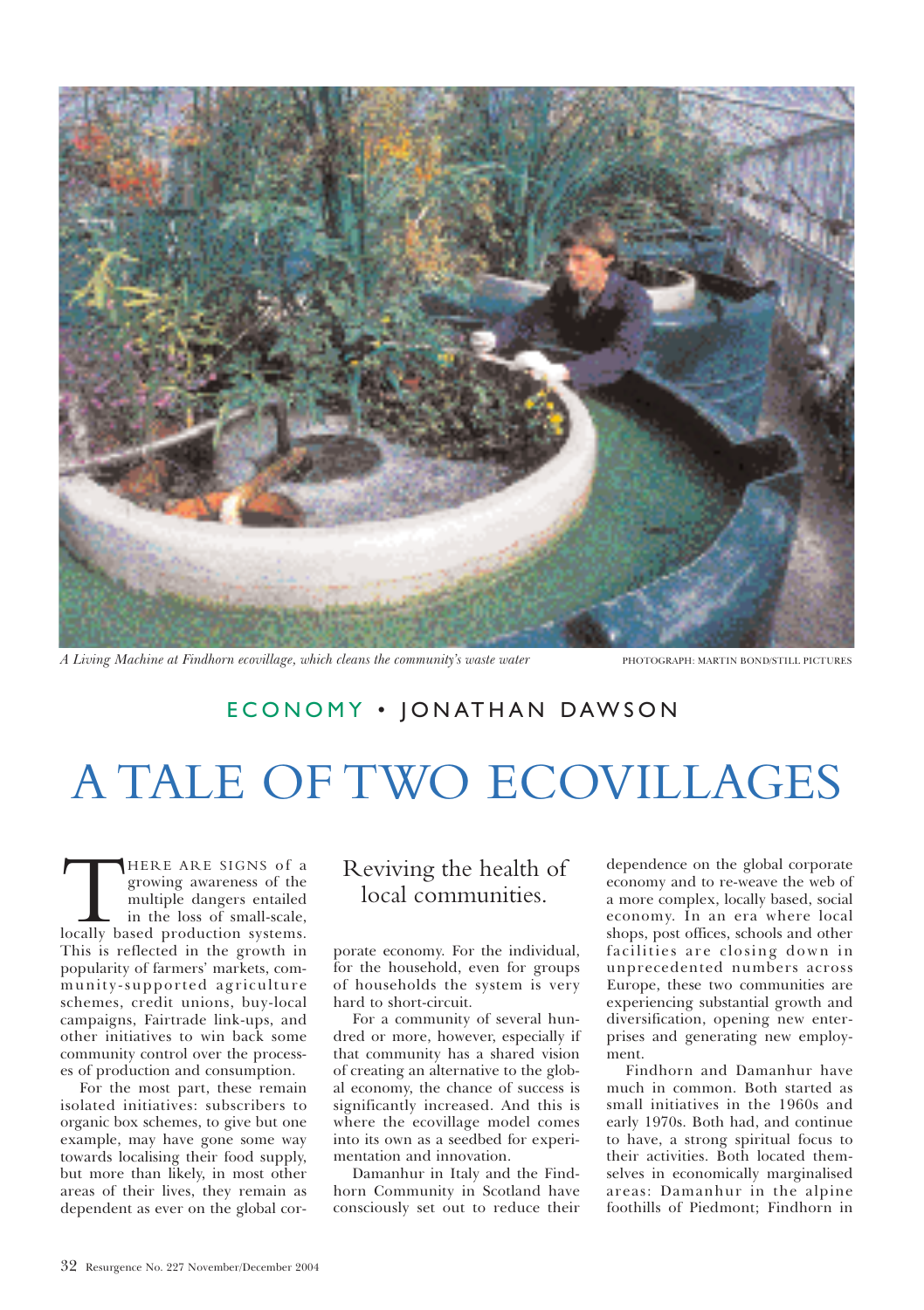northern Scotland. Finally, both have experienced substantial growth in size over the decades: today, Damanhur is a federation of communities of more than 900 people, with many more supporters in the surrounding areas and indeed throughout Europe and the world; the Findhorn Community is home to around 450 people, with an extended international family of friends and partners.

What is immediately striking on entering both ecovillages is the tangible feeling of activity and vitality. New buildings are being constructed, generally by companies owned by and employing community members. There are bakeries, theatres, shops and cafés that draw in visitors from far and wide. Local, organic cheeses, fruit and vegetables combine great quality with very low food miles. Crafts studios turn out beautiful ceramics, textiles, carvings and candles. Schools and training centres for both children and adults are flourishing. Publishing houses, printing presses, solar-panel manufacturers, waste-water system designers and consulting companies abound. Everywhere there is evidence of economic vitality and diversification.

AT THE HEART of these success stories lies an astute understanding of the true nature of money and of how the rules that govern its movement can be managed so as to benefit the local economy. Damanhur and Findhorn have found a dual response to money management: to set up their own banks to retain their members' savings within the community; and to create their own currencies to keep money circulating locally. Within Damanhur, the role of banker is taken on by the community's realestate co-operative. This body was created as a vehicle for investing the savings of community members in the purchase of land and the building of accommodation, workshop and office space for community members and businesses. More recently, it has also come to play a role more akin to that of a mainstream bank, helping to identify business opportunities and providing loans and advice to community members who take them on. At the end of every year, the real-estate cooperative undertakes a study of the community economy, identifying which goods and services still need to be bought in from the outside, and seeking to promote new com-



*Cheese factory 'La Buona Terra': one of the Damanhurian co-operatives* PHOTOGRAPH: LEPRE VIOLA

munity enterprises to fill these gaps.

The Findhorn Community has created Ekopia, a body with the status of an industrial provident society, to recycle locally the savings of its members. Here, projects in need of investment are identified, and share issues are raised against them. Each investor has one voting share only, irrespective of how much he or she invests, thus promoting a strongly communitarian ethic. This has enabled the community to draw on the financial resources of both current members and the wider Findhorn family, many of whom were previously members and all of whom share the community's vision to create a more self-reliant and lowimpact human settlement.

Both communities have also created their own currencies: the Credito in Damanhur and the Eko in Find-

horn, each of which trades at parity with the national currency. While all transactions within Damanhur are undertaken using Creditos, residents and visitors to Findhorn have a choice and most use both national and community currencies. In both communities, all goods and services — for instance educational courses, building services, books, food, theatre tickets and printing — can be bought with the community currency.

The beauty of these currencies from the point of view of the community economy is that they can only be spent locally and thus remain available to community members wishing to trade with each other. They are, in this sense, identical to Ithaca Hours, the currency system created by the social activist Paul Glover in the New York State